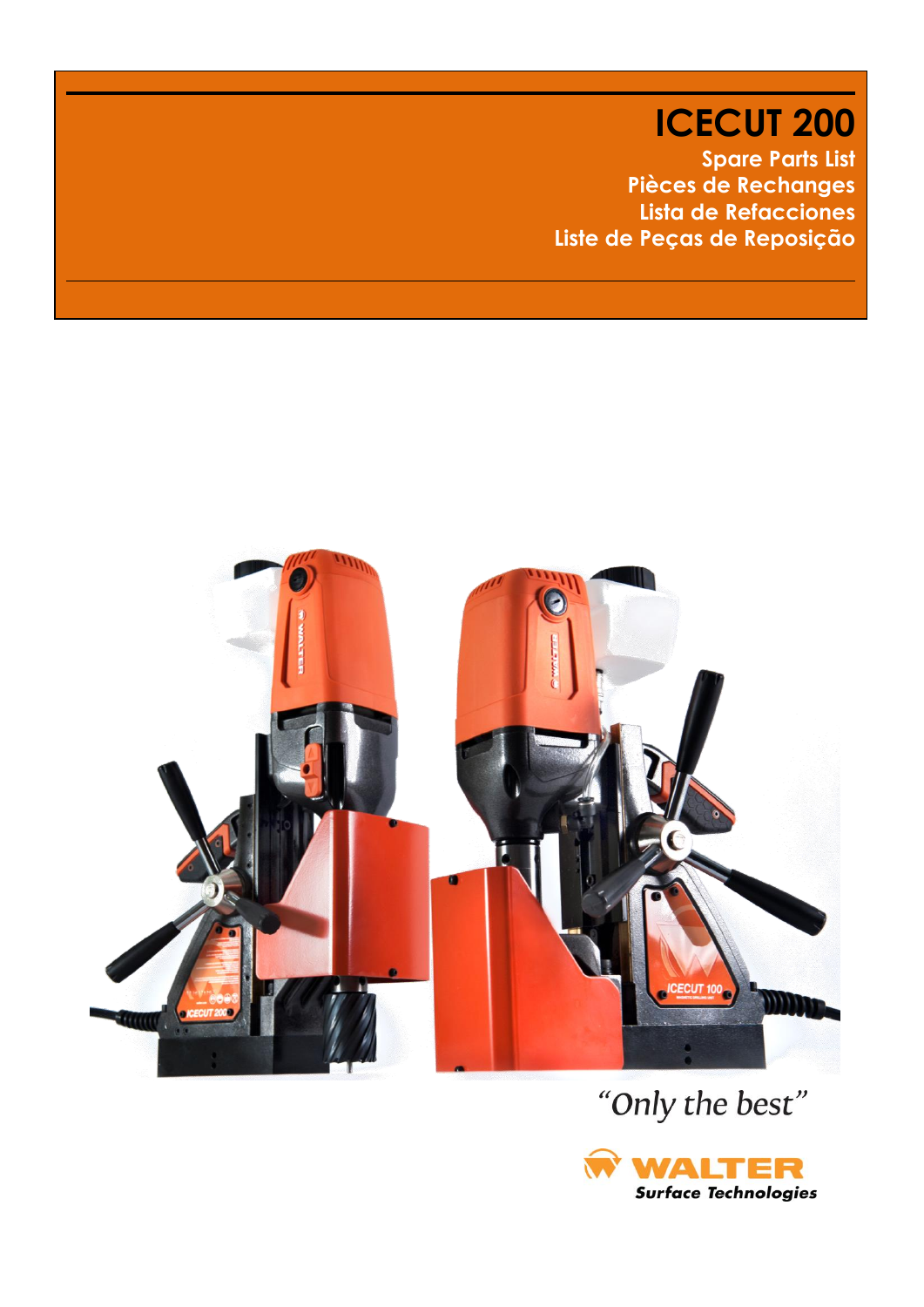## **EXPLODED VIEW OF MACHINE**

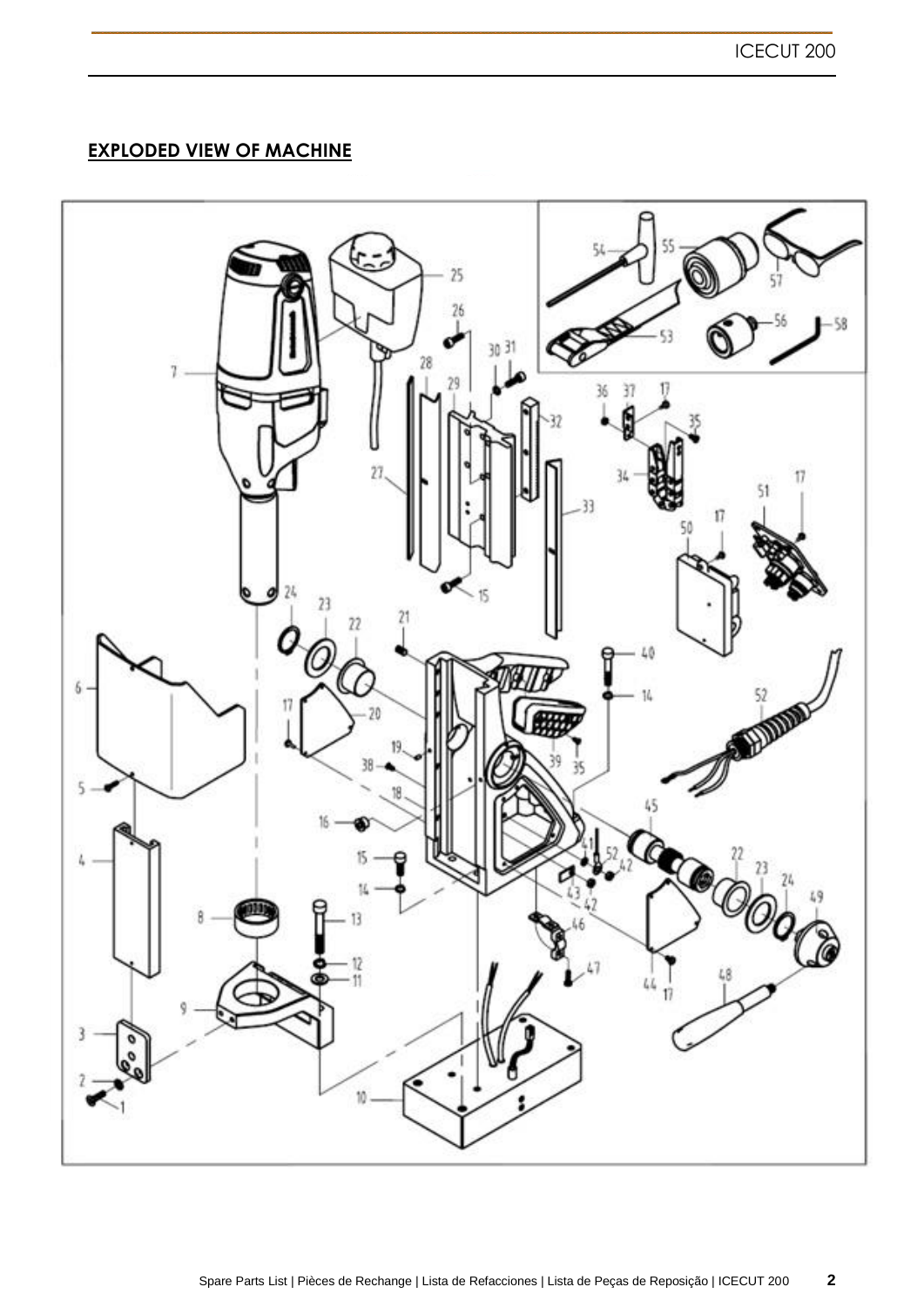| <b>NUMBER</b>   | <b>CODE</b>                    | <b>DESCRIPTION</b>                                                                                                  |
|-----------------|--------------------------------|---------------------------------------------------------------------------------------------------------------------|
| $\mathbf{1}$    | 48S205                         | SCREW $M5 \times 16$ CSK HD<br>VIS M5 X 16 CSK HD<br><b>TORNILLO M5 X 16 CSK HD</b><br>PARAFUSO M5 X 16 CSK HD      |
| $\overline{2}$  | 48K600                         | <b>M5 CSK WASHER</b><br><b>RONDELLE M5 CSK</b><br><b>ARANDELA M5 CSK</b><br><b>ARRUELA M5 CSK</b>                   |
| $\mathfrak{S}$  | 48H300                         | <b>GUARD SUPPORT</b><br><b>SOUTIEN DU GARDE</b><br><b>SOPORTE DEL PROTECTOR</b><br><b>SUPORTE DE GUARDA</b>         |
| $\overline{4}$  | 48H301                         | <b>SLIDE CHANNEL</b><br><b>GLISSIÈRE DU GARDE</b><br><b>GUARDIA DE ZIP</b><br><b>GUARDA ZIP</b>                     |
| 5 <sup>5</sup>  | 48S206                         | SCREW $M4 \times 14$ BTTN HD<br>VIS M4 X 14 BTTN HD<br><b>TORNILLO M4 X 14 BTTN HD</b><br>PARAFUSO M4 X 14 BTTN HD  |
| $\overline{6}$  | 48H354                         | <b>GUARD</b><br><b>GARDE</b><br><b>PROTECTOR</b><br><b>GUARDA</b>                                                   |
| $7\overline{ }$ | 48H355 (110V)<br>48H414 (220V) | <b>MOTOR ASSEMBLY</b><br><b>MOTEUR</b><br><b>MOTOR</b>                                                              |
| 8               | 48H304                         | <b>NEEDLE BEARING HK3516</b><br>ROULEMENT À AIGUILLES HK3516<br><b>RODAMIENTO DE AGUJAS</b><br>ROLAMENTO DE AGULHAS |
| 9               | 48H356                         | <b>BEARING BRACKET</b><br><b>SUPPORT DE ROULEMENT</b><br>SOPORTE DE COJINETES<br><b>SUPORTE DO MANCAL</b>           |
| 10              | 48H306 (110V)<br>48H415 (220V) | <b>MAGNET</b><br><b>AIMANT</b><br><b>IMÁN</b><br>IMÃ                                                                |
| 11              | 48K601                         | M8 WASHER<br><b>RONDELLE M8</b><br>ARANDELA M8<br><b>ARRUELA M8</b>                                                 |
| 12              | 48K602                         | <b>M8 SPRING WASHER</b><br>RONDELLE À RESSORT M8<br><b>ARANDELA ELÁSTICA M8</b><br>ARRUELA ELÁSTICA M8              |
| 13              | 48S223                         | SCREW M8 × 50 CAP HD<br>VIS $M8 \times 50$ CAP HD<br>TORNILLO M8 × 50 CAP HD<br>PARAFUSO M8 × 50 CAP HD             |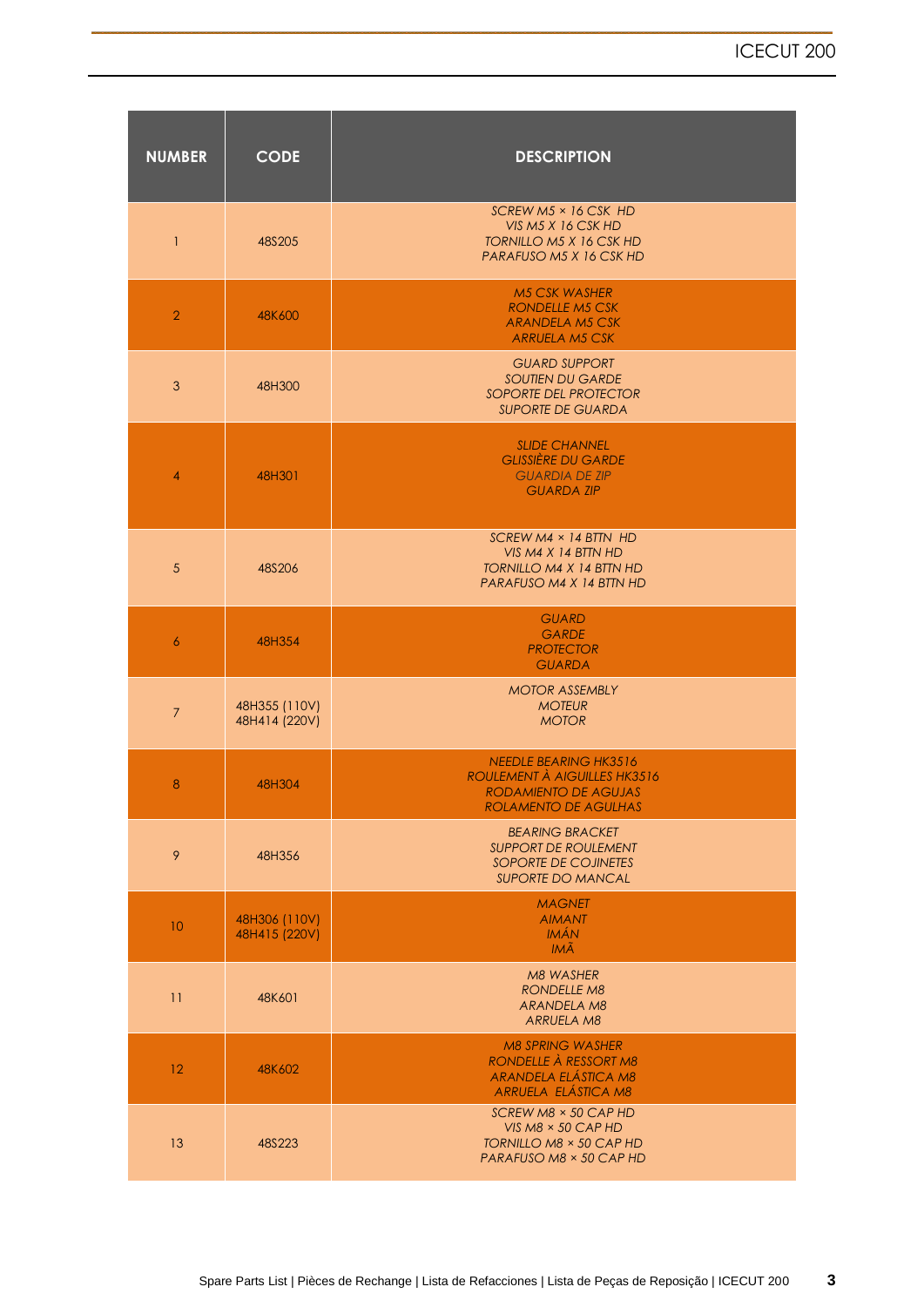| 14 | 48K603 | <b>SPRING WASHER</b><br>RONDELLE À RESSORT<br><b>ARANDELA ELÁSTICA</b><br><b>ARRUELA ELÁSTICA</b>                                                           |
|----|--------|-------------------------------------------------------------------------------------------------------------------------------------------------------------|
| 15 | 48S207 | SCREW M6 × 20 CAP HD<br>VIS M6 X 20 CAP HD<br><b>TORNILLO M6 X 20 CAP HD</b><br>PARAFUSO M6 X 20 CAP HD                                                     |
| 16 | 48H307 | <b>CABLE BUSH</b><br><b>BAGUE DE CABLE</b><br>PASACABLES<br><b>CABO BUCHA</b>                                                                               |
| 17 | 48S208 | SCREW M4 × 8 BTTN HD<br>VIS $M4 \times 8$ BTTN HD<br>TORNILLO M4 × 8 BTTN HD<br>PARAFUSO M4 × 8 BTTN HD                                                     |
| 18 | 48H308 | <b>MAIN HOUSING</b><br><b>BOITIER PRINCIPAL</b><br><b>CARCASA PRINCIPAL</b><br><b>CASO PRINCIPAL</b>                                                        |
| 19 | 48K604 | <b>STRAIGHT PIN</b><br><b>GOUPILLE</b><br><b>CLAVIJIA</b><br><b>ALFINETE</b>                                                                                |
| 20 | 48H357 | <b>RIGHT SIDE PANEL</b><br><b>PANNEAU DROIT</b><br><b>PANEL LATERAL DERECHO</b><br><b>PAINEL LATERAL DIREITO</b>                                            |
| 21 | 48S209 | GRUB SCREW M6 × 12<br>VIS SANS TÊTE M6 X 12<br><b>TORNILLO PRISIONERO M6 X 12</b><br>PARAFUSO SEM CABEÇA                                                    |
| 22 | 48H420 | <b>BUSH</b><br><b>BAGUE</b><br><b>BUJE</b><br><b>MANCAL</b>                                                                                                 |
| 23 | 48K605 | <b>CAPSTAN WASHER</b><br><b>RONDELLE</b><br><b>ARANDELA</b><br>ARRUELA                                                                                      |
| 24 | 48K606 | <b>CIRCLIP</b>                                                                                                                                              |
| 25 | 48H310 | COOLANT BOTTLE ASSEMBLY<br><b>BOUTEILLE LIQUIDE DE REFROIDISSEMENT</b><br>CONJUNTO DE BOTELLA DE REFRIGERANTE<br><b>MONTAGEM DE GARRAFA DE REFRIGERANTE</b> |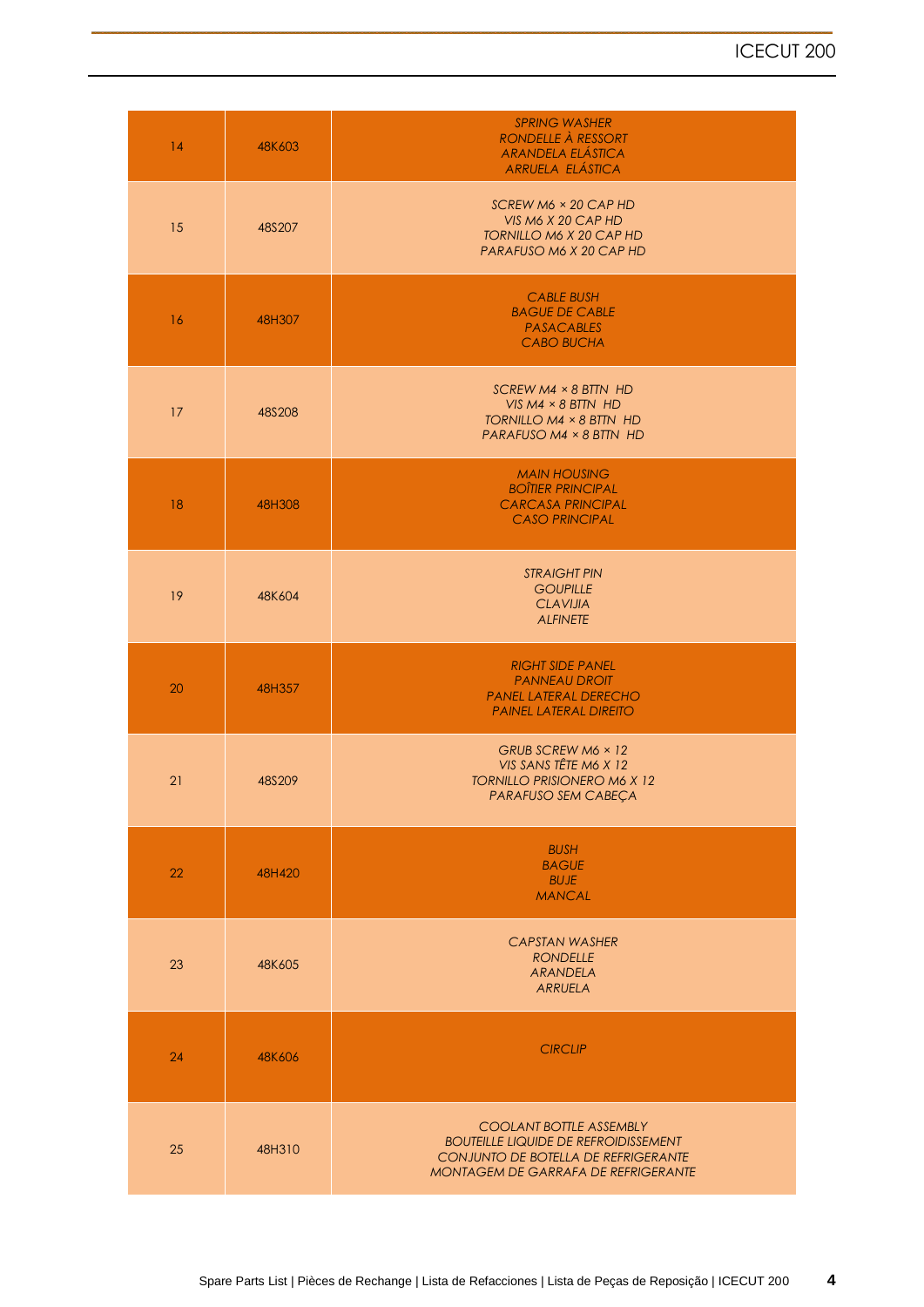| <b>NUMBER</b> | <b>CODE</b> | <b>DESCRIPTION</b>                                                                                                                      |
|---------------|-------------|-----------------------------------------------------------------------------------------------------------------------------------------|
| 26            | 48S211      | SCREW M6 × 16 CAP HD<br>$VIS M6 \times 16 CAP HD$<br><b>TORNILLO M6 × 16 CAP HD</b><br>PARAFUSO M6 × 16 CAP HD                          |
| 27            | 48H311      | <b>GIB SUPPORT STRIP</b><br><b>SUPPORT DE GLISSIÈRE</b><br><b>CORREDERA DE SOPORTE</b><br><b>SUPORTE DESLIZANTE</b>                     |
| 28            | 48H312      | <b>GIB STRIP 17.5MM</b><br><b>SUPPORT DE GLISSIÈRE 17.5MM</b><br><b>CORREDERA DE SOPORTE 17.5MM</b><br><b>SUPORTE DESLIZANTE 17.5MM</b> |
| 29            | 48H359      | <b>SLIDE</b><br><b>GLISSIÈRE</b><br><b>CORREDERA</b><br><b>DESLIZANTE</b>                                                               |
| 30            | 48K607      | <b>M5 SHAKEPROOF WASHER</b><br><b>RONDELLE ANTIVIBRATION M5</b><br><b>ARANDELA ANTIVIBRACIONES</b><br><b>ARRUELA ANTIVIBRATION</b>      |
| 31            | 48S212      | $SCREW M5 \times 22 CAP HD$<br>VIS $M5 \times 22$ CAP HD<br>TORNILLO M5 × 22 CAP HD<br>PARAFUSO M5 × 22 CAP HD                          |
| 32            | 48H360      | RACK<br><b>SOCLE DE FIXATION</b><br><b>RACK DE MONTAJE</b><br><b>RACK DE MONTAGEM</b>                                                   |
| 33            | 48H315      | GIB STRIP 13.5MM<br>SUPPORT DE GLISSIÈRE 13.5MM<br>CORREDERA DE SOPORTE 13.5MM<br>SUPORTE DELISZANTE 13.5MM                             |
| 34            | 48H361      | <b>INTERNAL CHAIN</b><br><b>CHAINE INTERNE</b><br><b>CADENA INTERNA</b><br><b>CADEIA INTERNA</b>                                        |
| 35            | 48S213      | $SCREW M3 \times 8 CSK HD$<br>VIS $M3 \times 8$ CSK HD<br>TORNILLO M3 × 8 CSK HD<br>PARAFUSO M3 × 8 CSK HD                              |
| 36            | 48K608      | M3 NUT<br><b>ÉCROU M3</b><br><b>TUERCA M3</b><br>PORCA M3                                                                               |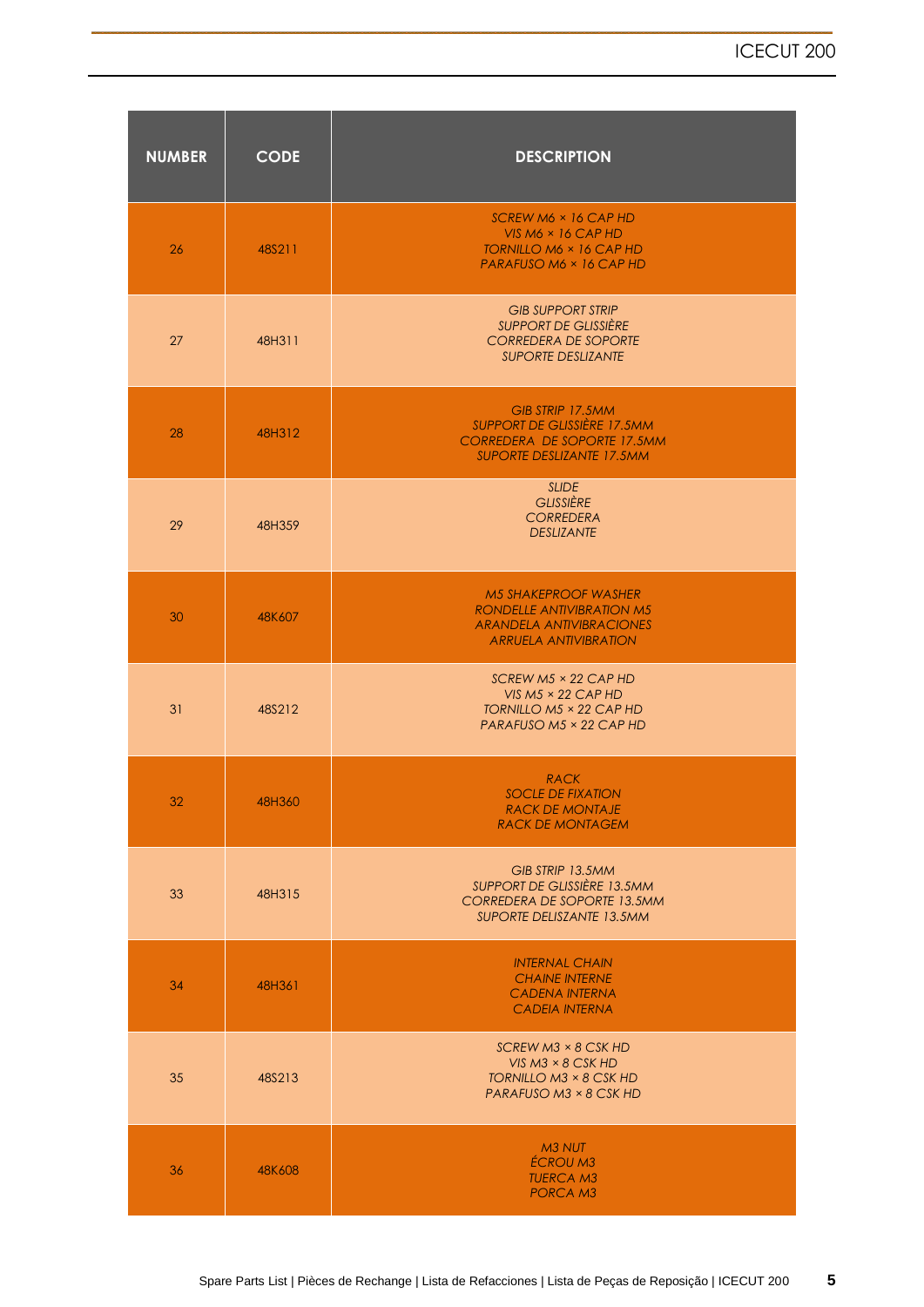| <b>NUMBER</b> | <b>CODE</b> | <b>DESCRIPTION</b>                                                                                                    |
|---------------|-------------|-----------------------------------------------------------------------------------------------------------------------|
| 37            | 48H362      | <b>CABLE CHAIN ATTACHMENT</b><br><b>ATTACHE DU CÄBLAGE</b><br><b>FIJACIÓN POR CABLE</b><br><b>FIXAÇÃO DO CABO</b>     |
| 38            | 48S214      | SCREW $M4 \times 12$ CSK HD<br>VIS $M4 \times 12$ CSK HD<br><b>TORNILLO M4 × 12 CSK HD</b><br>PARAFUSO M4 × 12 CSK HD |
| 39            | 48H318      | <b>HANDLE INSERT</b><br><b>INSERT DE POIGNÉE</b><br><b>MANGO DE INSERCIÓN</b><br><b>INSERÇÃO DE ALÇA</b>              |
| 40            | 48S214      | SCREW M6 × 40 CAP HD<br>VIS M6 $\times$ 40 CAP HD<br><b>TORNILLO M6 × 40 CAP HD</b><br>PARAFUSO M6 × 40 CAP HD        |
| 41            | 48K609      | M4 WASHER<br><b>RONDELLE M4</b><br><b>ARANDELA M4</b><br><b>ARRUELA M4</b>                                            |
| 42            | 48K610      | M4 NUT<br><b>ÉCROU M4</b><br><b>TUERCA M4</b><br><b>PORCA M4</b>                                                      |
| 43            | 48H319      | <b>GROUND LABEL</b><br>ÉTIQUETTE DE MISE EN TERRE<br>ETIQUETA DE PUESTA A TIERRA<br>RÓTULO DE ATERRAMENTO             |
| 44            | 48H363      | <b>LEFT SIDE PANEL</b><br><b>PANNEAU GAUCHE</b><br><b>PANEL LATERAL IZQUIERDO</b><br><b>PAINEL LATERAL ESQUERDO</b>   |
| 45            | 48H321      | <b>CAPSTAN AXEL</b><br>AXE<br>EJE<br><b>EIXO</b>                                                                      |
| 46            | 48H322      | <b>CABLE CLAMP</b><br><b>SERRE-CÂBLE</b><br><b>ABRAZADERA DE CABLE</b><br><b>BRAÇADEIRA DE CABO</b>                   |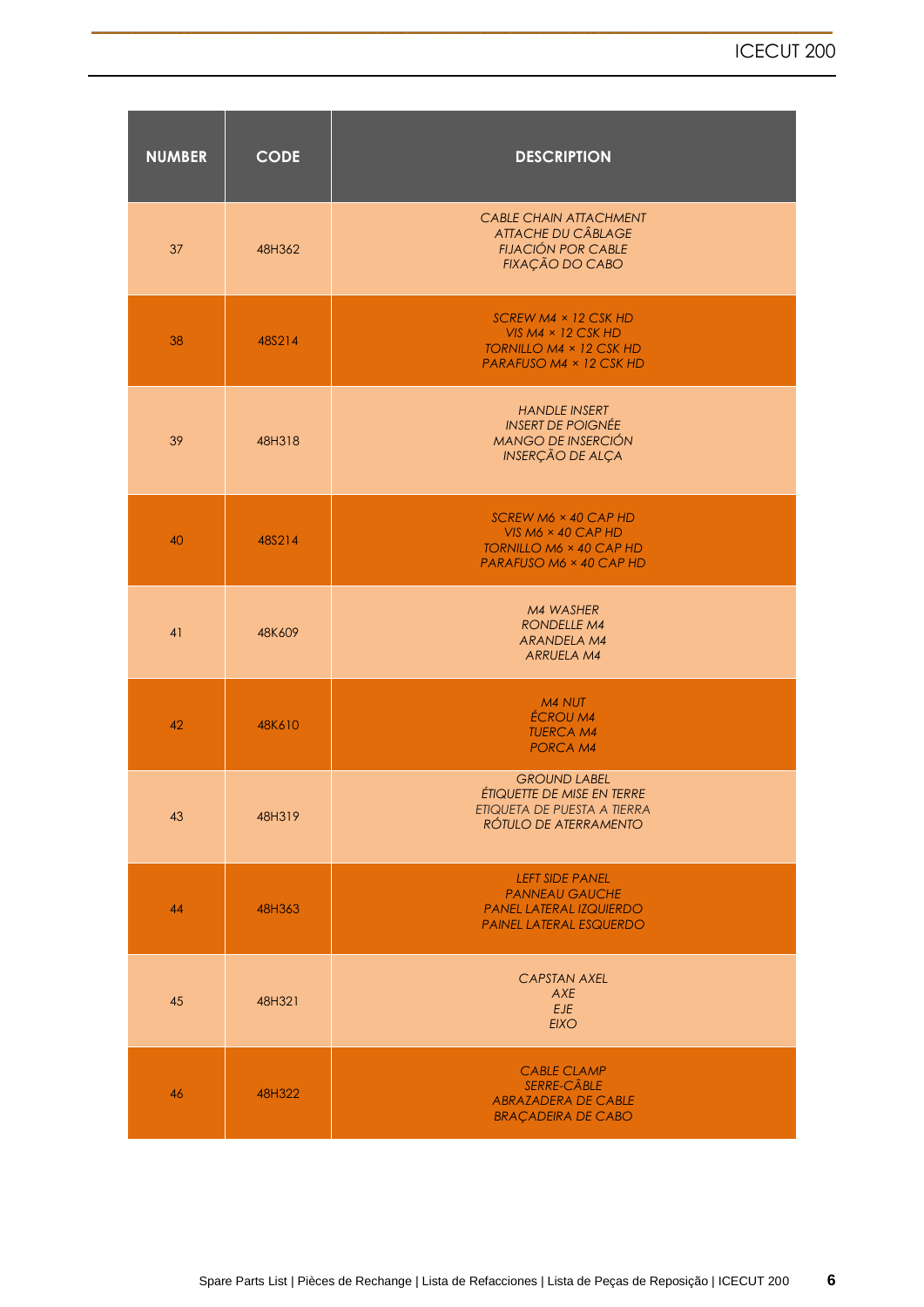| <b>NUMBER</b> | <b>CODE</b>      | <b>DESCRIPTION</b>                                                                                                                           |
|---------------|------------------|----------------------------------------------------------------------------------------------------------------------------------------------|
| 47            | 48S216           | SCREW M4 $\times$ 14 CAP HD<br>VIS $M4 \times 14$ CAP HD<br>TORILLO $M4 \times 14$ CAP HD<br>PARAFUSO M4 × 14 CAP HD                         |
| 48            | 48H323           | <b>CAPSTAN ARM</b><br><b>POIGNÉE</b><br><b>MANEJE</b><br><b>MANUSEIE</b>                                                                     |
| 49            | 48H324           | <b>CAPSTAN HUB</b><br><b>MOYEU</b>                                                                                                           |
| 50            | 48H364<br>48H416 | <b>PCB ASSEMBLY</b><br><b>ASSEMBLAGE PCB</b><br><b>MONTAJE DE PCB</b><br><b>MONTAGEM PCB</b>                                                 |
| 51            | 48H365<br>48H417 | <b>CONTROL PANEL ASSEMBLY</b><br>ASSEMBLAGE DU PANNEAU DE CONTRÔLE<br>CONJUNTO DEL PANEL DE CONTROL<br><b>MONTAGEM DO PAINEL DE CONTROLE</b> |
| 52            | 48Z231           | <b>POWER CORD</b><br><b>CORDON D'ALIMENTATION</b><br>CABLE DE ALIMENTACIÓN<br>CABO DE ALIMENTAÇÃO                                            |
| 53            | 48H327           | SAFETY BELT<br><b>SANGLE DE SÉCURITÉ</b><br>CINTURÓN DE SEGURIDAD<br>CINTO DE SEGURANÇA                                                      |
| 54            | 48Z004           | <b>4MM HEXAGONAL SPANNER</b><br>CLÉ HEXAGONALE EN "T" 4MM<br><b>4MM CHAVE SEXTAVADA</b>                                                      |
| 55            | 39D006           | <b>CHUCK</b><br><b>MANDRIN</b><br><b>MANDRIL</b>                                                                                             |
| 56            | 39D005           | <b>CHUCK ADAPTER</b><br><b>PORTE-MANDRIN</b><br><b>ADAPTATOR DE MANDRIL</b>                                                                  |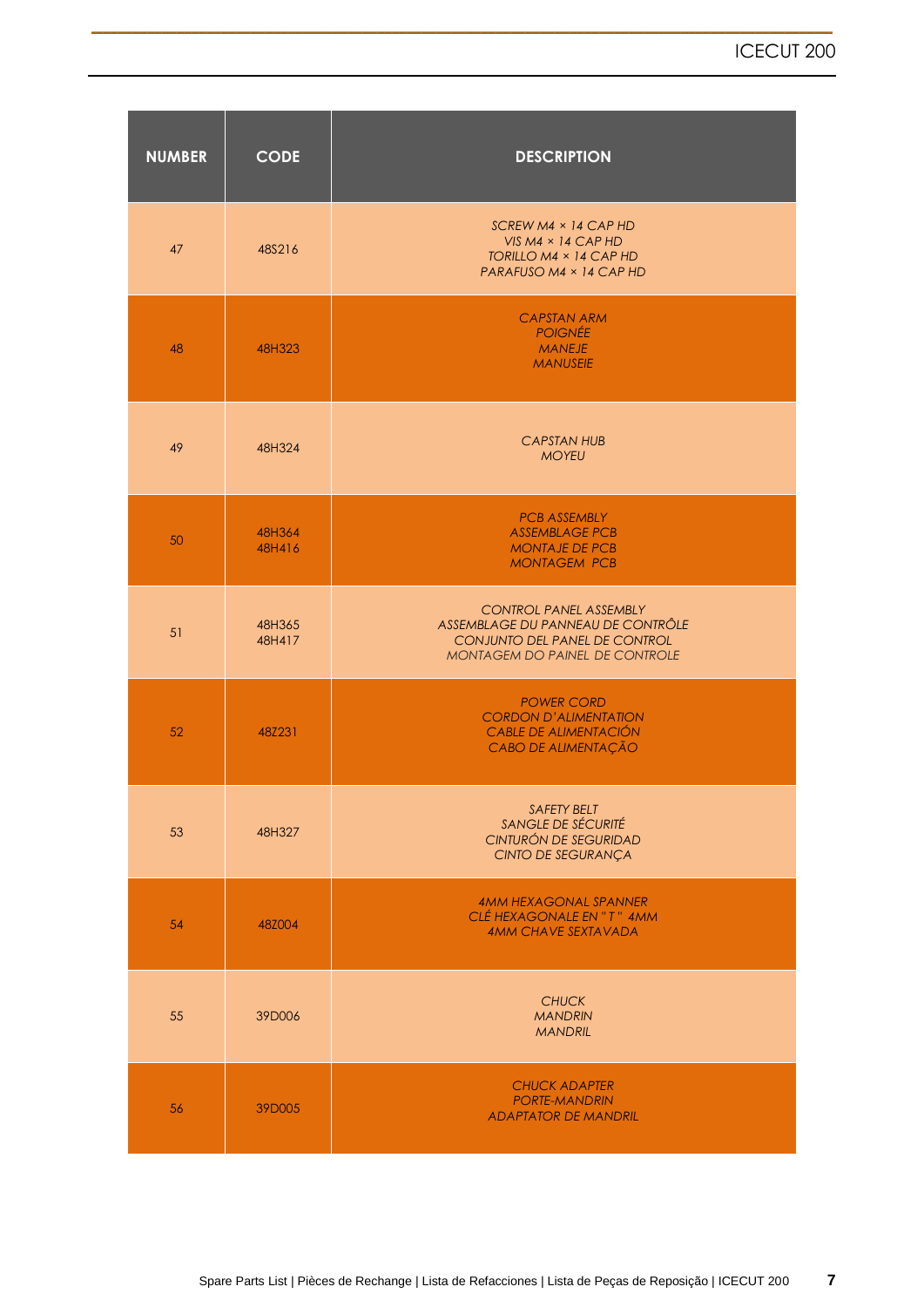| <b>NUMBER</b> | <b>CODE</b> | <b>DESCRIPTION</b>                                                                                       |
|---------------|-------------|----------------------------------------------------------------------------------------------------------|
| 57            | 48H424      | <b>SAFETY GLASSES</b><br>LUNETTES DE SÉCURITÉ<br><b>GAFAS DE SEGURIDAD</b><br><b>ÓCULOS DE SEGURANÇA</b> |
| 58            | 48Z003      | <b>3MM HEXAGONAL SPANNER</b><br>CLÉ HEXAGONALE 3MM<br><b>3MM CHAVE SEXTAVADA</b>                         |

## **EXPLODED VIEW OF MOTOR AND GEAR BOX**

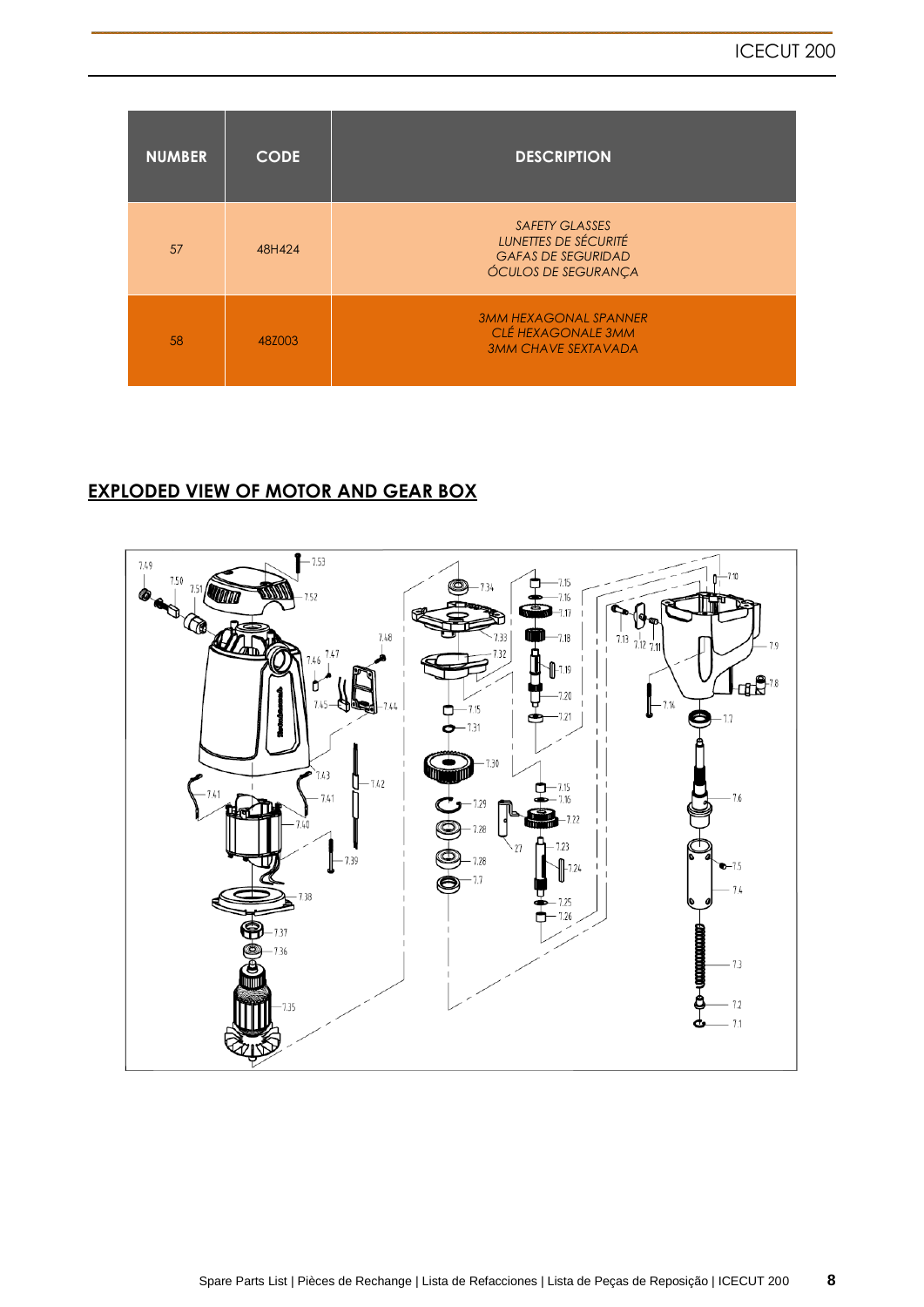| <b>NUMBER</b> | <b>CODE</b> | <b>DESCRIPTION</b>                                                                                           |
|---------------|-------------|--------------------------------------------------------------------------------------------------------------|
| 7.1           | 48K614      | <b>CIRCLIP</b>                                                                                               |
| 7.2           | 48H328      | <b>BUTTON</b><br><b>BOUTON</b><br><b>BOTÓN</b><br><b>BOTÃO</b>                                               |
| 7.3           | 48H366      | <b>SPRING</b><br><b>RESSORT</b><br><b>RESORTE</b>                                                            |
| 7.4           | 48H367      | <b>ARBOR</b><br><b>ARBRE</b><br>ÁRBOL<br>ÁRVORE                                                              |
| 7.5           | 48S217      | GRUB SCREW M8 × 8<br>VIS SANS TÊTE M8 X 8<br><b>TORNILLO PRISIONERO M8 X 8</b><br>PARAFUSO SEM CABEÇA M8 X 8 |
| 7.6           | 48H368      | <b>ARBOR SPINDLE</b><br>ARBRE<br>ÁRBOL<br>ÁRVORE                                                             |
| 7.7           | 48H333      | <b>OIL SEAL</b><br><b>JOINT D'HUILE</b><br><b>SELLO DE ACEITE</b><br>VEDAÇÃO DE ÓLEO                         |
| 7.8           | 48H334      | <b>FLUID ELBOW</b><br><b>COUDE POUR LIQUIDE</b><br><b>CODO FLUIDO</b><br><b>COTOVELO FLUIDO</b>              |
| 7.9           | 48H369      | <b>GEAR BOX</b><br><b>BOÎTE D'ENGRENAGES</b><br><b>CAJA DE CAMBIOS</b><br><b>CAIXA DE ENGRENAGENS</b>        |
| 7.10          | 48H338      | <b>STRAIGHT PIN</b><br><b>GOUPILLE</b><br><b>CLAVIJIA</b><br><b>ALFINETE</b>                                 |
| 7.11          | 48H370      | <b>SPRING</b><br><b>RESSORT</b><br><b>RESORTE</b>                                                            |
| 7.12          | 48H371      | <b>GEAR LEVER</b><br><b>LEVIER</b><br><b>PALANCA DE CAMBIOS</b><br><b>ALAVANCA DE ENGRENAGEM</b>             |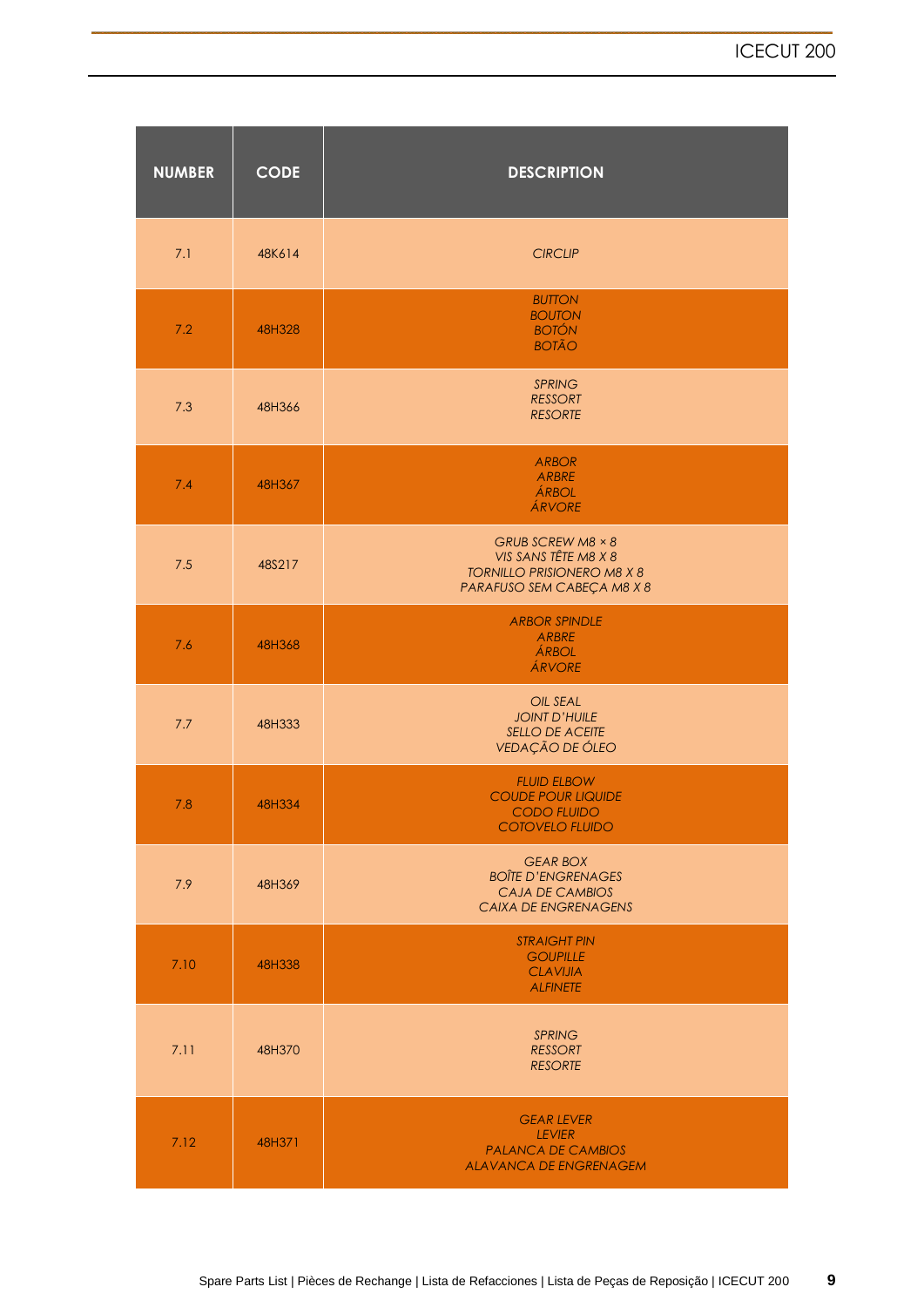| <b>NUMBER</b> | <b>CODE</b> | <b>DESCRIPTION</b>                                                                                                                                                    |
|---------------|-------------|-----------------------------------------------------------------------------------------------------------------------------------------------------------------------|
| 7.13          | 48H372      | <b>GEAR LEVER M4 SHOULDER BOLT</b><br><b>BOULON DU LEVIER DE VITESSES</b><br><b>PERNO SHIFTER</b><br><b>PARAFUSO SHIFTER</b>                                          |
| 7.14          | 48S218      | TAPPING SCREW ST 4.8 $\times$ 45<br>VIS-TARAUD ST 4.8 X 45<br><b>TORNILLO AUTORROSCANTE ST 4.8 X 45</b><br><b>PARAFUSO TAPPING ST 4.8 X 45</b>                        |
| 7.15          | 48H373      | <b>NEEDLE BEARING HK0810</b><br>ROULEMENT À AIGUILLES HK0810<br>RODAMIENTO DE AGUJAS HK0810<br>ROLAMENTO DE AGULHAS HK0810                                            |
| 7.16          | 48K617      | <b>WASHER</b><br><b>RONDELLE</b><br><b>ARANDELA</b><br><b>ARRUELA</b>                                                                                                 |
| 7.17          | 48H374      | HELICAL GEAR 31T 1.25M 15HA 30PA<br>ENGRENAGE HÉLICOÏDAL 31T 1.25M 15HA 30PA<br>ENGRANAJE HELICOIDAL 31T 1.25M 15HA 30PA<br>ENGRENAGEM HELICOIDAL 31T 1.25M 15HA 30PA |
| 7.18          | 48H375      | <b>17 TOOTH GEAR</b><br><b>ENGRENAGE À 17 DENTS</b><br><b>ENGRENAJE EL 17 ABOLLADURAS</b><br><b>ENGRENAGEM UM 17 DENTES</b>                                           |
| 7.19          | 48H376      | KEY STEEL $4 \times 4 \times 16$<br>CLÉ EN ACIER $4 \times 4 \times 16$<br>LLAVE DE METAL $4 \times 4 \times 16$<br>CHAVE DE METAL $4 \times 4 \times 16$             |
| 7.20          | 48H377      | <b>GEAR AXEL</b><br><b>AXE D'ENGRENAGE</b><br><b>EJE DEL ENGRANAJE</b><br><b>EIXO DA ENGRENAGEM</b>                                                                   |
| 7.21          | 48Q264      | <b>ROLLING BEARING 608</b><br>ROULEMENT 608<br><b>RODAMIENTOS 608</b><br>ROLAMENTO 608                                                                                |
| 7.22          | 48H378      | <b>DUAL GEAR</b><br><b>ROUE DOUBLE COAXIAL</b><br><b>ENGRANAJE DOBLE</b><br><b>ENGRENAGEM DUPLA</b>                                                                   |
| 7.23          | 48H379      | <b>GEAR AXEL</b><br><b>ENGRENAGE D'ESSIEU</b><br>EJE DE LA RUEDA<br><b>EIXO DA ENGRENAGEM</b>                                                                         |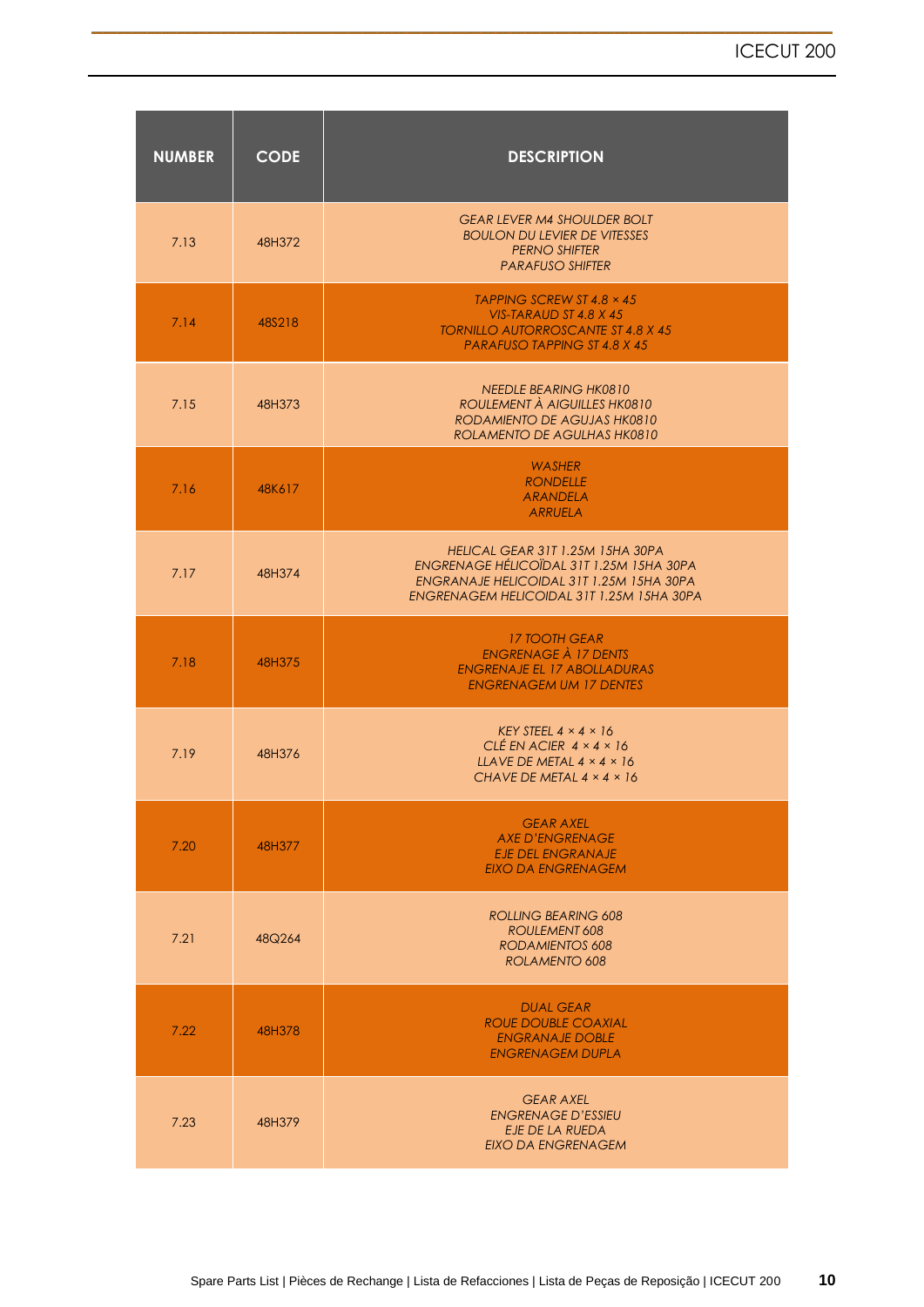| <b>NUMBER</b> | <b>CODE</b> | <b>DESCRIPTION</b>                                                                                                                    |
|---------------|-------------|---------------------------------------------------------------------------------------------------------------------------------------|
| 7.24          | 48H380      | <b>KEY STEEL</b><br>LEVIER<br><b>PALANCA</b><br><b>ALAVANCA</b>                                                                       |
| 7.25          | 48K611      | <b>GEAR SHAFT WASHER 10MM ID</b><br>RONDELLE D'ARBRE-PIGNON 10MM ID<br><b>EEJE DEL REDUCTOR 10MM ID</b><br>EIXO DA ENGRENAGEM 10MM ID |
| 7.26          | 48H381      | <b>NEEDLE BEARING HK1010</b><br>ROULEMENT A AIGUILLES HK1010<br>RODAMIENTO DE AGUJAS HK1010<br>ROLAMENTO DE AGULHAS HK1010            |
| 7.27          | 48H382      | <b>GEAR LEVER SHAFT</b><br>ARBRE DE LEVIER DE VITESSES<br>EJE DE LA PALANCA DE CAMBIOS<br>ENGRENAGEM EIXO DA ALAVANCA                 |
| 7.28          | 48Q265      | <b>ROLLING BEARING 6003 RS</b><br><b>ROULEMENT 608 RS</b><br><b>RODAMIENTOS 608 RS</b><br>ROLAMENTO 608 RS                            |
| 7.29          | 48K612      | <b>CIRCLIP</b>                                                                                                                        |
| 7.30          | 48H383      | <b>DRIVE GEAR ASSEMBLY</b><br>ASSEMBLAGE DU PIGNON D'ENTRAÎNEMENT<br><b>CONJUNTO DE ENGRANAJES</b><br><b>CONJUNTO DE ENGRENAGENS</b>  |
| 7.31          | 48K613      | <b>CIRCLIP</b>                                                                                                                        |
| 7.32          | 48H384      | <b>OIL BAFFLE PLATE</b><br><b>DÉFLECTEUR D'HUILE</b><br>PLACA DEFLECTORA DE ACEITE<br><b>DEFLECTOR DE PETRÓLEO</b>                    |
| 7.33          | 48H385      | <b>GEAR PLATE</b><br><b>PLATEAU D'ENGRENAGE</b><br><b>PLACA DEL ENGRENAJES</b><br>PLACA DE ENGRENAGEM                                 |
| 7.34          | 48Q266      | <b>ROLLING BEARING 6001 RS</b><br><b>ROULEMENT 6001 RS</b><br><b>RODAMIENTOS 6001 RS</b><br>ROLAMENTO 6001 RS                         |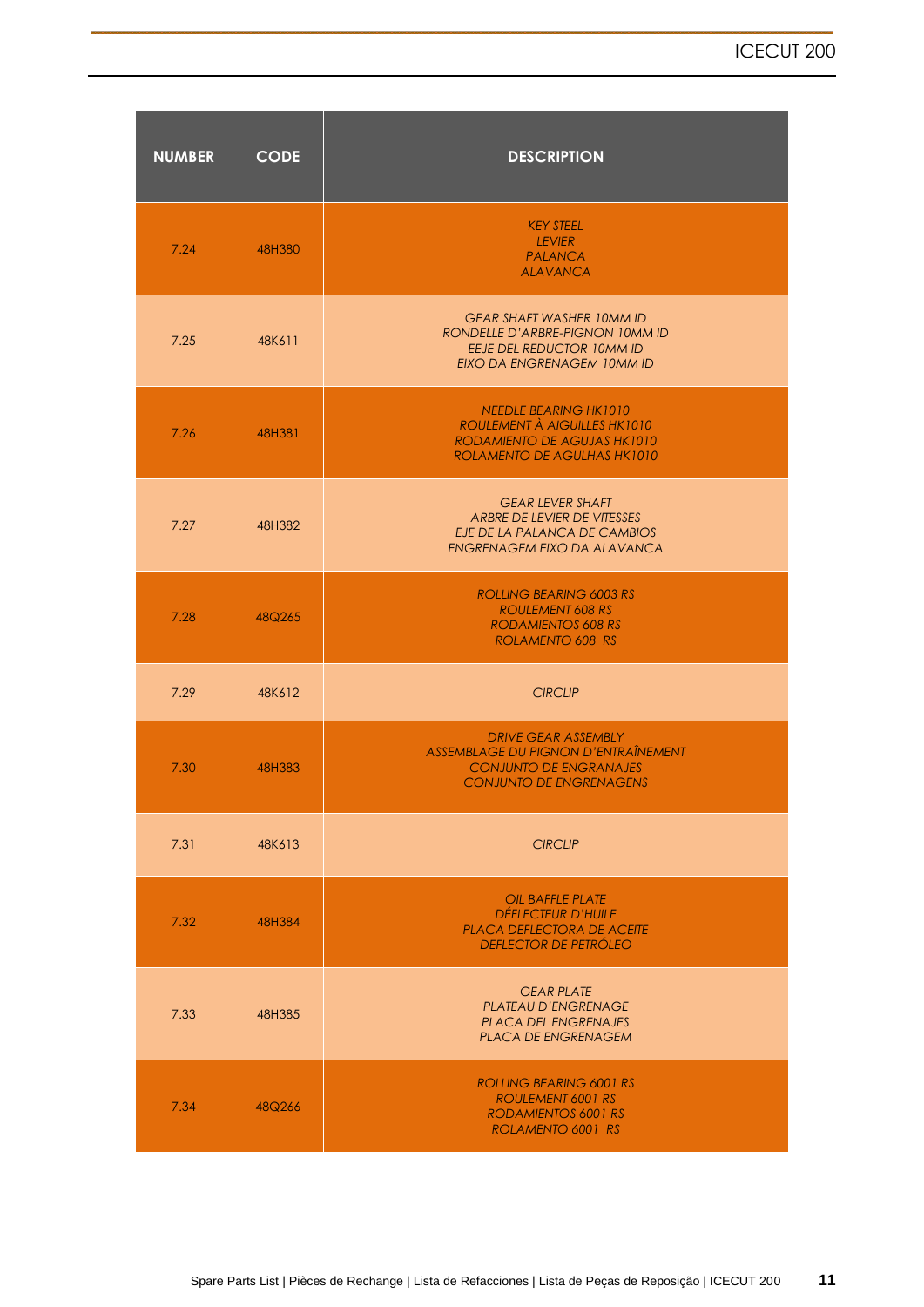| <b>NUMBER</b> | <b>CODE</b>                    | <b>DESCRIPTION</b>                                                                                                                |
|---------------|--------------------------------|-----------------------------------------------------------------------------------------------------------------------------------|
| 7.35          | 48H386 (110V)<br>48H418 (220V) | <b>ARMATURE</b><br>ARMADURA                                                                                                       |
| 7.36          | 48Q267                         | <b>ROLLING BEARING 629 RS</b><br><b>ROULEMENT 629 RS</b><br><b>RODAMIENTOS 629 RS</b><br>ROLAMENTO 629 RS                         |
| 7.37          | 48H387                         | <b>BEARING SLEEVE</b><br><b>COUSSINET DU ROULEMENT</b><br>RODIAMENTO PAD<br><b>ROLAMENTO PAD</b>                                  |
| 7.38          | 48H388                         | <b>BAFFLE PLATE</b><br><b>DÉFLECTEUR</b><br><b>PLACA DEFLECTORA</b><br><b>DEFLECTOR</b>                                           |
| 7.39          | 48S219                         | TAPPING SCREW ST 4.2 $\times$ 65<br>VIS-TARAUD ST 4.2 X65<br><b>TORNILLO DE ROSCA ST 4.2 X 65</b><br>PARAFUSO TAPPING ST 4.2 X 65 |
| 7.40          | 48H389 (110V)<br>48H419 (220V) | <b>FIELD COIL</b><br><b>BOBINE</b><br><b>BOBINA</b>                                                                               |
| 7.41          | 48H390                         | <b>LEAD WIRE</b><br><b>FIL D'ALIMENTATION</b><br>ALIMENTACIÓN DEL ALAMBRE<br>ALIMENTAÇÃO DO ARAME                                 |
| 7.42          | 48H391                         | <b>MOTOR WIRE</b><br><b>FIL DU MOTEUR</b><br><b>CABLE DEL MOTOR</b><br><b>FIO DO MOTOR</b>                                        |
| 7.43          | 48H392                         | <b>MOTOR HOUSING</b><br><b>BOÎTIER DU MOTEUR</b><br><b>CARCASA DEL MOTOR</b><br><b>CAIXA DO MOTOR</b>                             |
| 7.44          | 48H349                         | <b>WIRE BOX COVER</b><br>COUVERCLE DU BOÎTIER DE FIL<br><b>CUBIERTA DE LA CAJA DE ALAMBRE</b><br><b>TAMPA DA CAIXA DE FIO</b>     |
| 7.45          | 48H351                         | <b>CAPACITOR</b><br><b>CONDENSATEUR</b><br><b>CONDENSADOR</b><br><b>CAPACITOR</b>                                                 |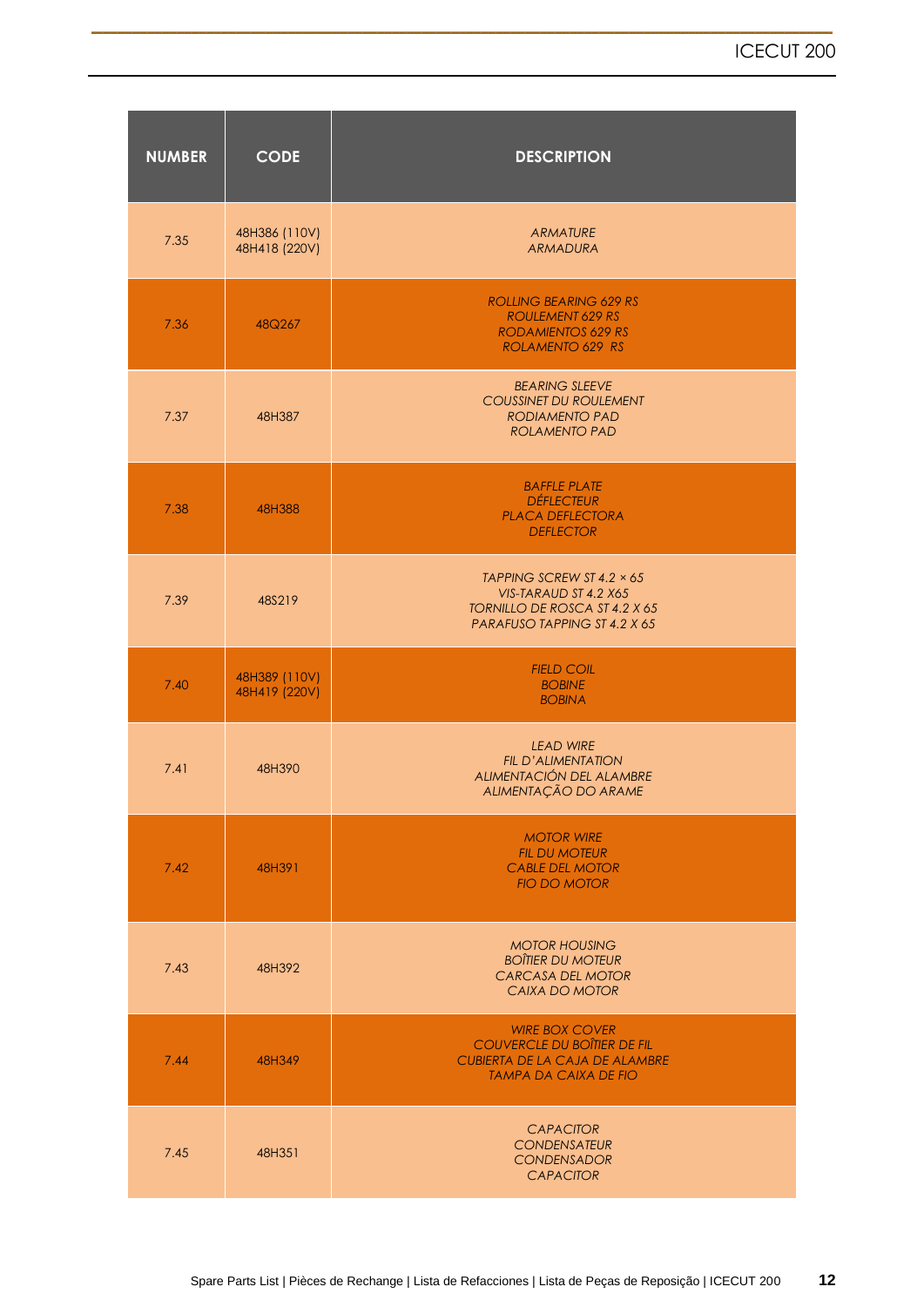| <b>NUMBER</b> | <b>CODE</b> | <b>DESCRIPTION</b>                                                                                                                           |
|---------------|-------------|----------------------------------------------------------------------------------------------------------------------------------------------|
| 7.46          | 48H350      | <b>TERMINAL</b>                                                                                                                              |
| 7.47          | 48S220      | $SCREW M3 \times 6 B TIN HD$<br>VIS $M3 \times 6$ BTTN HD<br>TORNILLO M3 × 6 BTTN HD<br>PARAFUSO M3 × 6 BTTN HD                              |
| 7.48          | 48S221      | TAPPING SCREW ST 2.9 $\times$ 8<br>VIS-TARAUD ST 2.9 $\times$ 8<br>TORNILLO DE ROSCA ST $2.9 \times 8$<br><b>PARAFUSO TAPPING ST 2.9 × 8</b> |
| 7.49          | 48H393      | <b>BRUSH CAP</b><br><b>BOUCHON DE PORTE-BROSSE</b><br><b>CEPILLO TAPA DEL SOPORTE</b><br>CAP TITULAR ESCOVA                                  |
| 7.50          | 48H394      | <b>BRUSH</b><br><b>BROSSE</b><br><b>BROCHA</b><br><b>PINCEL</b>                                                                              |
| 7.51          | 48H395      | <b>BRUSH HOLD</b><br><b>PORTE-BROSSE</b><br><b>TITULAR DE CEPILLO</b><br><b>SUPORTE DE ESCOVA</b>                                            |
| 7.52          | 48H396      | <b>TOP CAP</b><br><b>COUVERCLE</b><br><b>TAPÓN SUPERIOR</b><br><b>TAMPA SUPERIOR</b>                                                         |
| 7.53          | 48S222      | TAPPING SCREW ST 4.2 X 12<br>VIS-TARAUD ST 4.2 X 12<br><b>TORNILLO AUTORROSCANTE ST 4.2 X 12</b><br>PARAFUSO TAPPING ST 4.2 X 12             |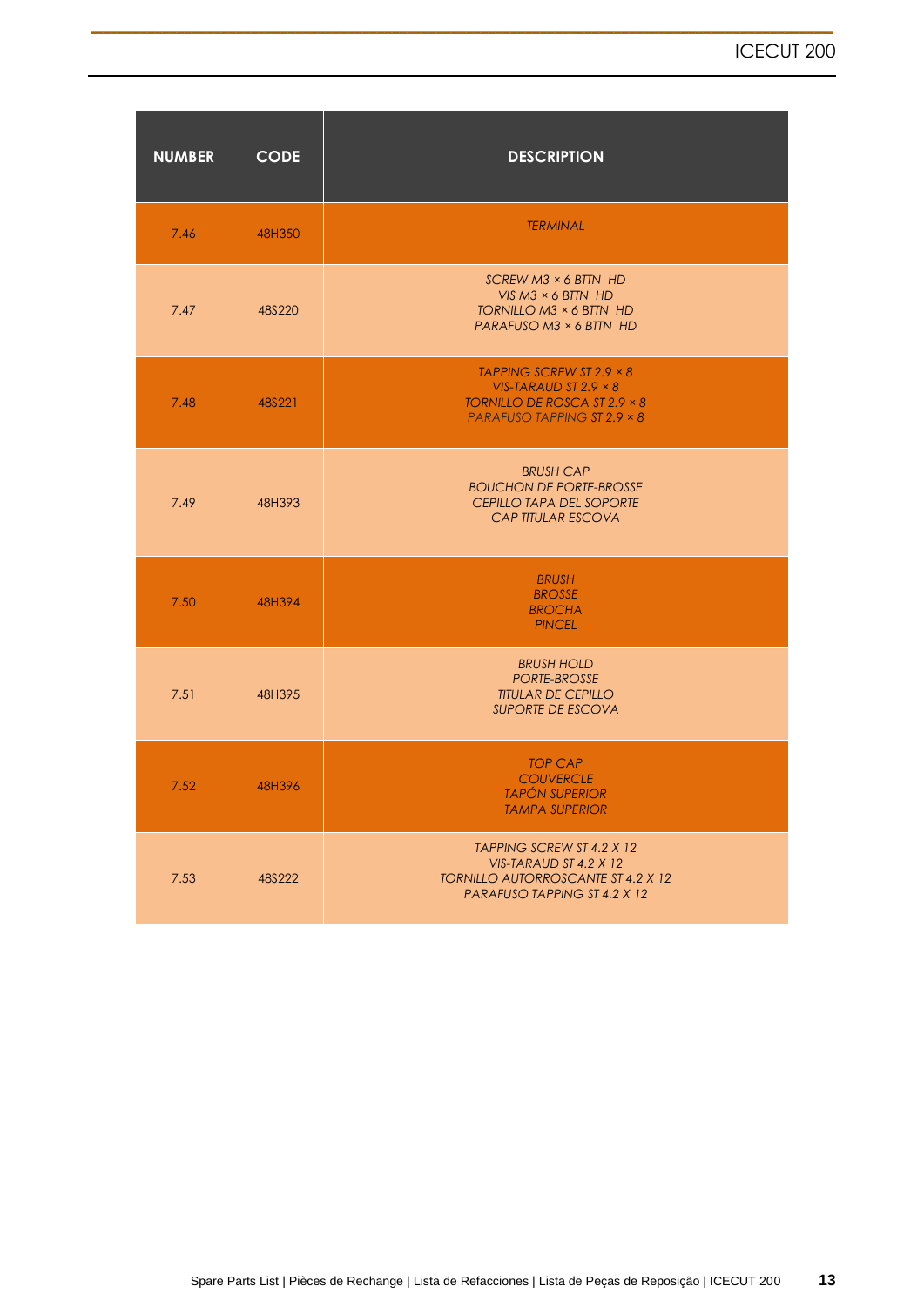### **CONTROL PANEL AND PARTS LIST**

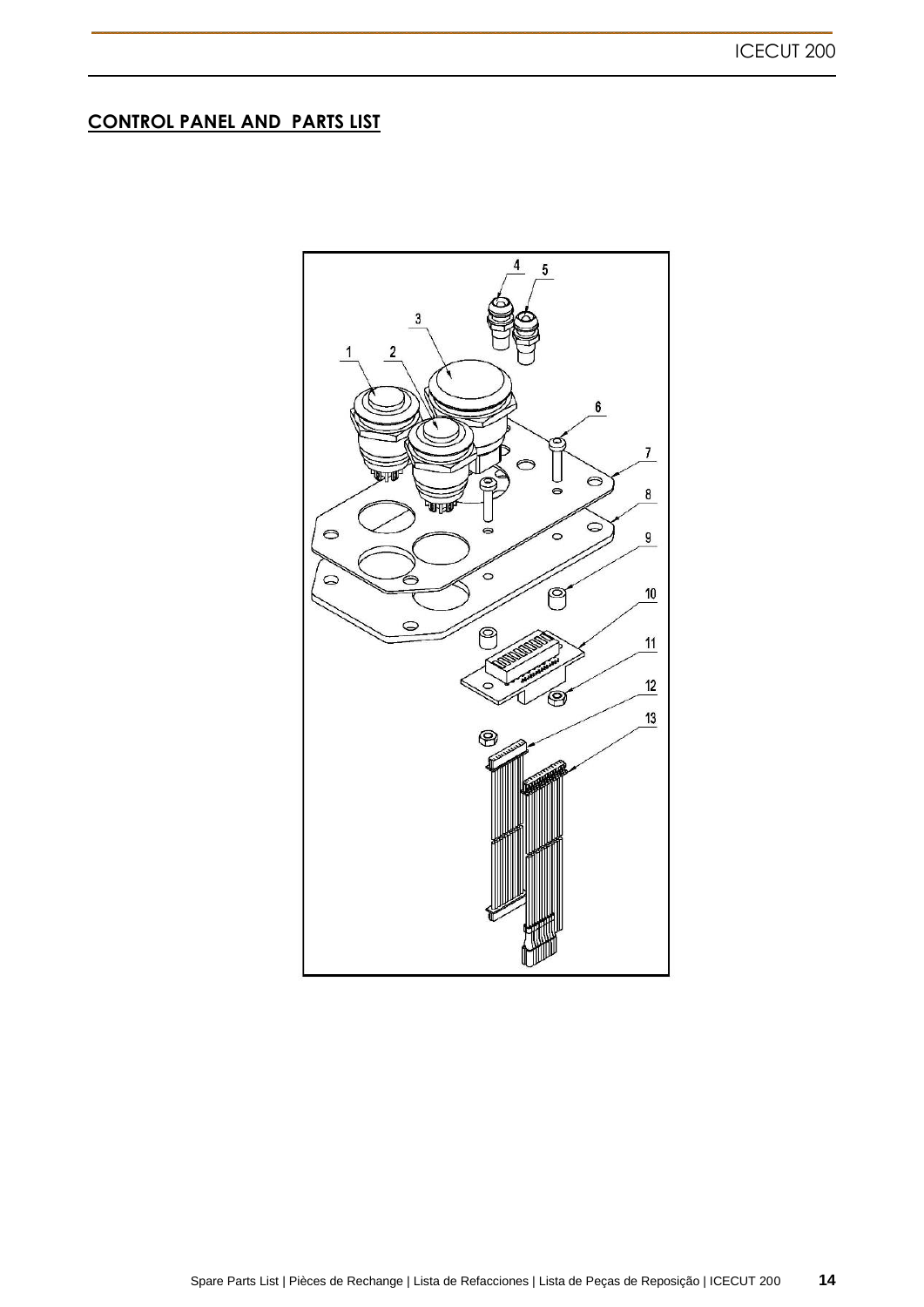| <b>NUMBER</b>  | <b>CODE</b>                    | <b>DESCRIPTION</b>                                                                                                                                                       |
|----------------|--------------------------------|--------------------------------------------------------------------------------------------------------------------------------------------------------------------------|
| $\mathbf{1}$   | 48H397                         | <b>MOTOR START SWITCH (GREEN LED)</b><br><b>INTERRUPTEUR DU MOTEUR (DEL VERT)</b><br><b>INTERRUPTOR DEL MOTOR (LED VERDE)</b><br><b>INTERRUPTOR DO MOTOR (LED VERDE)</b> |
| 2              | 48H398                         | <b>MOTOR STOP SWITCH (RED LED)</b><br><b>INTERRUPTEUR DU MOTEUR (DEL ROUGE)</b><br><b>INTERRUPTOR DEL MOTOR (LED ROJO)</b><br><b>INTERRUPTOR DO MOTOR (LED VERMELHO)</b> |
| 3              | 48H399                         | <b>MAGNET SWITCH</b><br><b>INTERRUPTEUR DE L'ÉLECTRO-AIMANT</b><br><b>INTERRUPTOR DE ELECTROIMÁN</b><br><b>INTERRUPTOR ELECTROÍMÃ</b>                                    |
| $\overline{4}$ | 48H400                         | <b>RED LED</b><br><b>LED ROUGE</b><br><b>LED ROJO</b><br><b>LED VERMELHO</b>                                                                                             |
| 5              | 48H401                         | <b>GREEN LED</b><br><b>LED VERT</b><br><b>LED VERDE</b>                                                                                                                  |
| 6              | 48S227                         | SCREW M3 X 12 BTTN HD<br>VIS M3 X 12 BTTN HD<br><b>TORNILLO M3 X 12 BTTN HD</b><br>PARAFUSO M3 X 12 BTTN HD                                                              |
| $\overline{7}$ | 48H402                         | <b>CONTROL PANEL COVER</b><br>COUVERCLE DU PANNEAU DE CONTRÔLE<br><b>CUBIERTA DEL PANEL DE CONTROL</b><br><b>TAMPA DO PAINEL DE CONTROLE</b>                             |
| 8              | 48H408 (110V)<br>48H421 (220V) | <b>CONTROL PLATE</b><br><b>PLATEAU DE CONTRÔLE</b><br>PLACA DE CONTROL<br>PLACA DE CONTROLE                                                                              |
| 9              | 48H404                         | <b>NYLON SPACER</b><br><b>ESPACEUR EN NYLON</b><br><b>ESPACIADOR DE NYLON</b><br><b>NYLON ESPACADOR</b>                                                                  |
| 10             | 48H405                         | <b>ARRAY BOARD</b><br><b>BOÏTIER DE CONNECTION</b><br><b>PLACA DE MATRIZ</b><br><b>PLACA DE MATRIZ</b>                                                                   |
| 11             | 48K608                         | M <sub>3</sub> NUT<br><b>ÉCROU M3</b><br><b>TUERCA M3</b><br><b>PORCA M3</b>                                                                                             |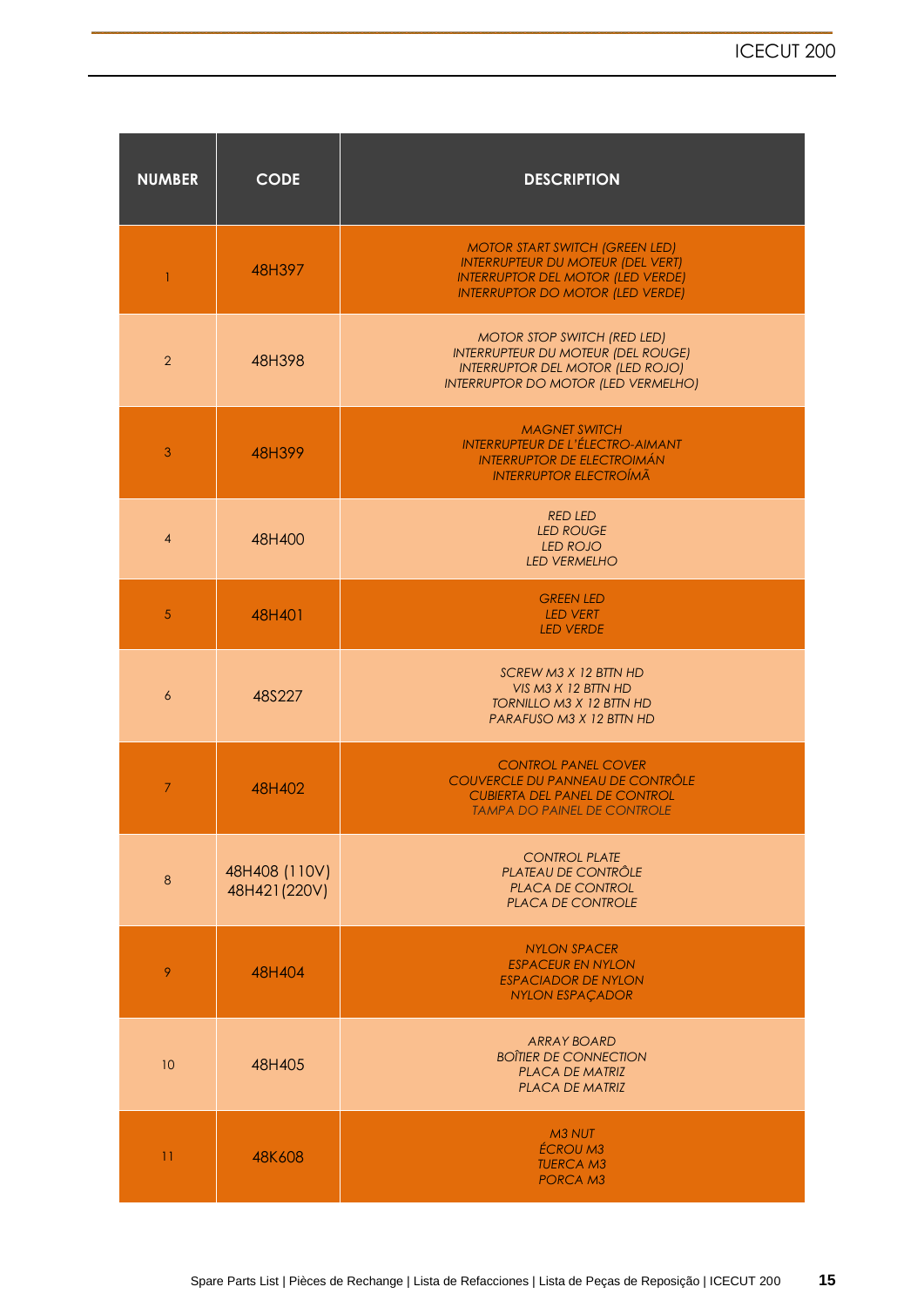| <b>NUMBER</b>   | <b>CODE</b> | <b>DESCRIPTION</b>                                                                                 |
|-----------------|-------------|----------------------------------------------------------------------------------------------------|
| 12 <sup>2</sup> | 48H406      | <b>CONNECTION LINE</b><br><b>CÂBLE CONNECTEUR</b><br><b>CABLE CONECTOR</b><br><b>CABO CONECTOR</b> |
| 13              | 48H407      | <b>CONNECTION LINE</b><br><b>CÂBLE CONNECTEUR</b><br><b>CABLE CONECTOR</b><br><b>CABO CONECTOR</b> |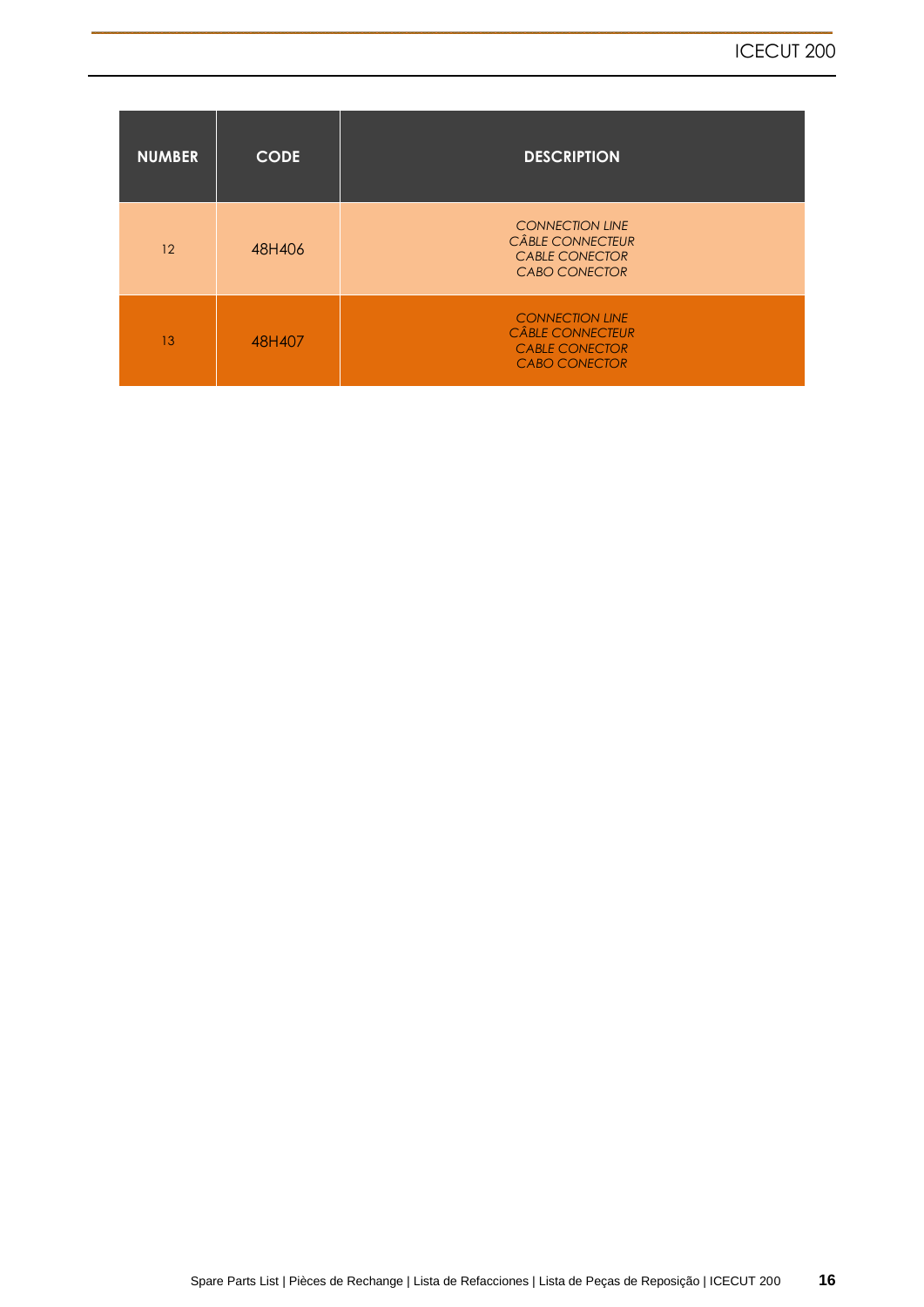#### **HEAD OFFICE**

5977 Trans Canada Highway West Pointe-Claire, Québec, H9R 1C1 Tel.: 514 630-2800 Fax: 514 630-2825

#### **SIÈGE SOCIAL**

5977 Transcanadienne Ouest Pointe-Claire, Québec, H9R 1C1 Tél.: 514 630-2800 Télec.: 514 630-2825

#### **WALTER SURFACE TECHNOLOGIES USA**

810 Day Hill Road Windsor, CT, 06095 Phone: 860 298-1100 Fax: 860 298-1112

#### **WALTER DE MÉXICO S.A. DE C.V.**

Boulevard La Carreta No. 835 Parque Industrial Belenes Norte, CP 45145 Zapopan Jalisco, México Tel.: (33) 11 99 15 15 Fax: (33) 11 99 51 19 y Fax Sin Costo: 01 (800) 087 5119

#### **WALTER INDÚSTRIA E COMÉRCIO LTDA.**

Rue Marco Giannini, 426 Jd. Gilda Maria CEP. 05550-000 São Paulo – SP Tel.: (11) 3783-9500 Fax: (11) 3783-9501

**www.walter.com**